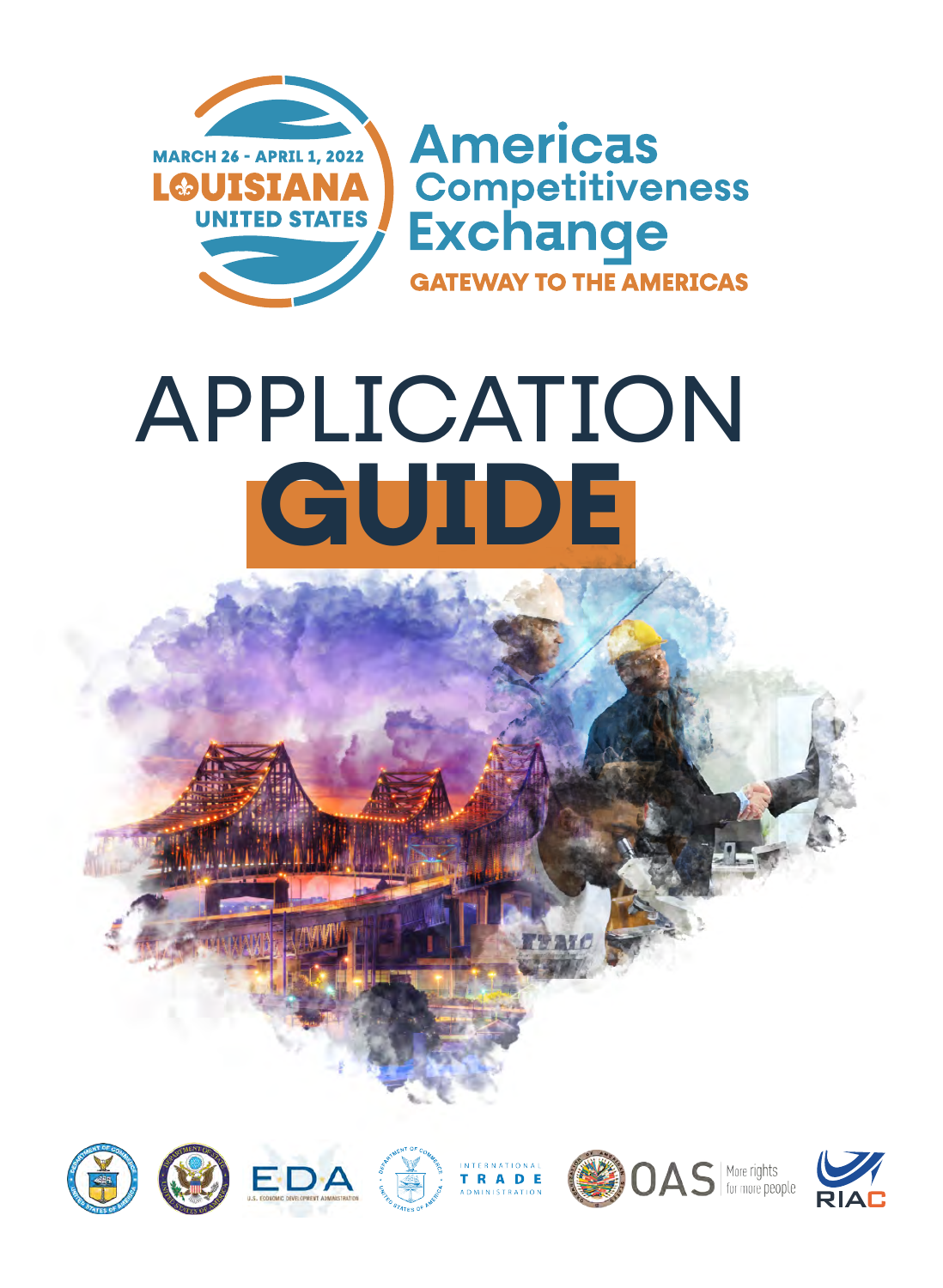

# DEAR APPLICANT,

The State of Louisiana is Open for Business and Ready to Partner with YOU.

The State of Louisiana is Open for Business and Ready to Partner with YOU.<br>Louisiana is preparing to receive the next ACE Global and Regional Leaders cohort. The 1-week exchange will feature New Orleans, Acadia, Lafayette, and Baton Rouge in the State of Louisiana, from March 26 to April 1, 2022.

ACE is offered by the Organization of American States (OAS) as the Inter-American Competitiveness Network (RIAC) Technical Secretariat, with support from the Government of the United States, through the U.S. Department of Commerce and the U.S. Department of State/ Permanent Mission of the United States to the OAS. During a week-long program, top decisionmakers from the public, private, and academic sectors and NGOs will learn from Louisiana's successful models and strategies to advance business development, trade, investment, and partnership opportunities.

Over 30 sites in Louisiana from New Orleans, Lafayette and South Louisiana, and Baton Rouge will present outstanding opportunities for economic collaboration, a diverse range of projects, strategic investments, public-private partnerships, and best practices from Louisiana's economic, innovation, and entrepreneurship ecosystem. Participants will move by bus from city to city and site to site, taking in the unique ecosystems that Louisiana has to offer. The ACE Committee welcomes applications from public, private, and academic sector leaders, entrepreneurs, women, and other underrepresented groups.

The program strives for geographical, sectorial, and gender balance when possible. Applications from underrepresented and diverse groups are highly encouraged.

The enhancement of economic inclusion will be at the core of the program. Requirements to apply:

• Have a professional and academic background that facilitates inter-and intra-country development, such as foreign direct investment, trade, exports, supply chain linkages, shared technology, etc.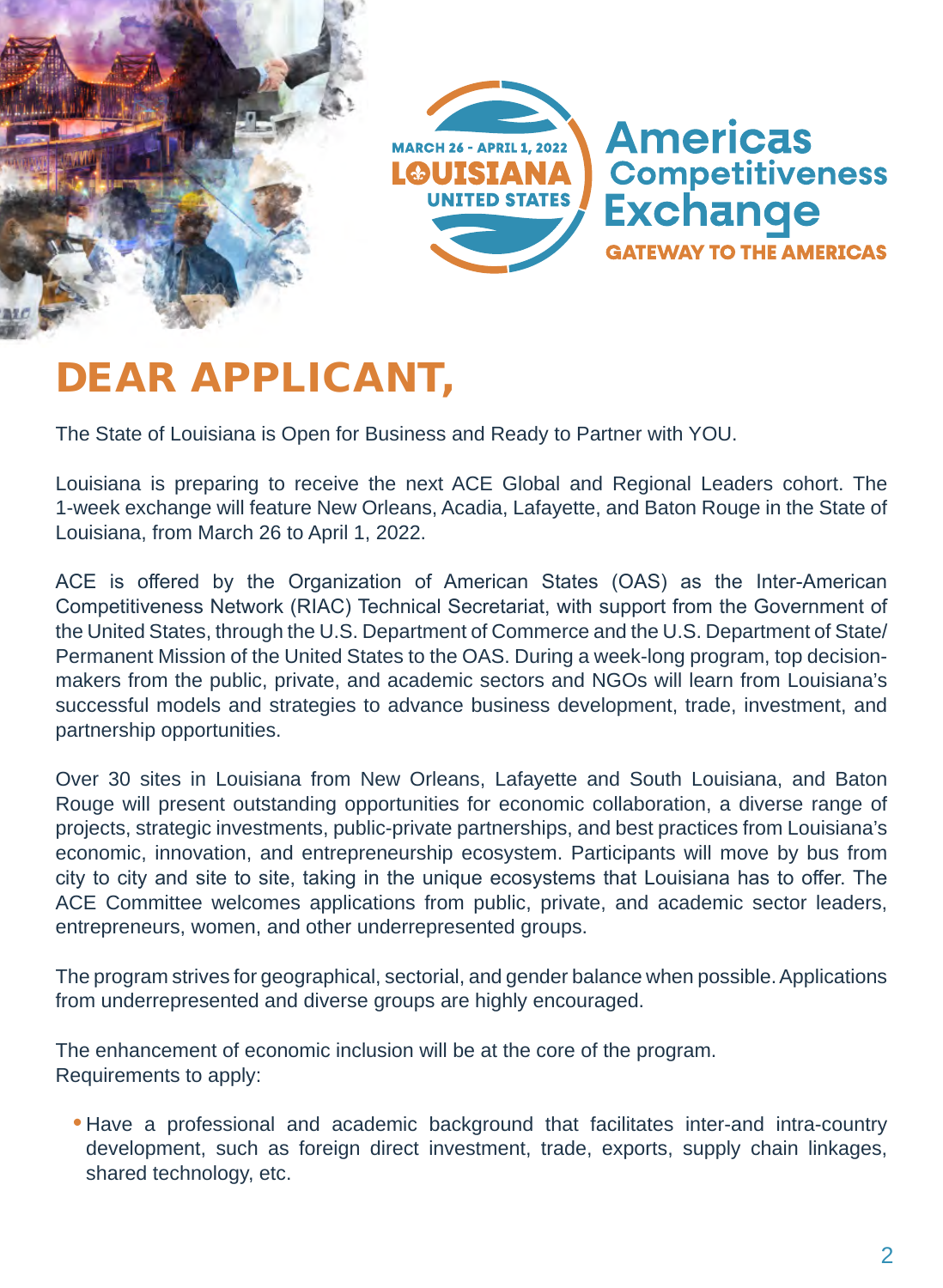



- Be able to allocate resources, propose and adopt critical policies, and possess the necessary • Be able to allocate resources, propose and adopt critical policies, and possess the necessary connections to make identified priorities and actions possible within their country and in collaboration with other countries.
- English fluency. All activities of ACE Louisiana will be carried out only in English.
- Have a valid visa (if necessary) to enter the United States and be able to provide visa, passport, photo, and other necessary information to complete travel procedures.
- The ability to participate in the entire week-long ACE program will be considered. Partial participation is not allowed.
- The ability to cover the cost of airfare and hotel accommodation is an essential point of consideration for the ACE Selection Committee. Limited financial support is available for specific requests presented to the ACE Committee for consideration.
- Proof of health insurance coverage for the duration of the program.

Who is invited to apply?

- Ambassadors / Diplomat-rank officials and High-Level Representatives
- Trade & Investment Officers CEOs or High-Level Private Sector Representatives
- Academic and Researchers
- Directors of Innovation
- Economic Development Leaders International Officials (multilateral organizations)
- Top Entrepreneurs

Early bird applications will be given priority consideration.

The ACE Organizers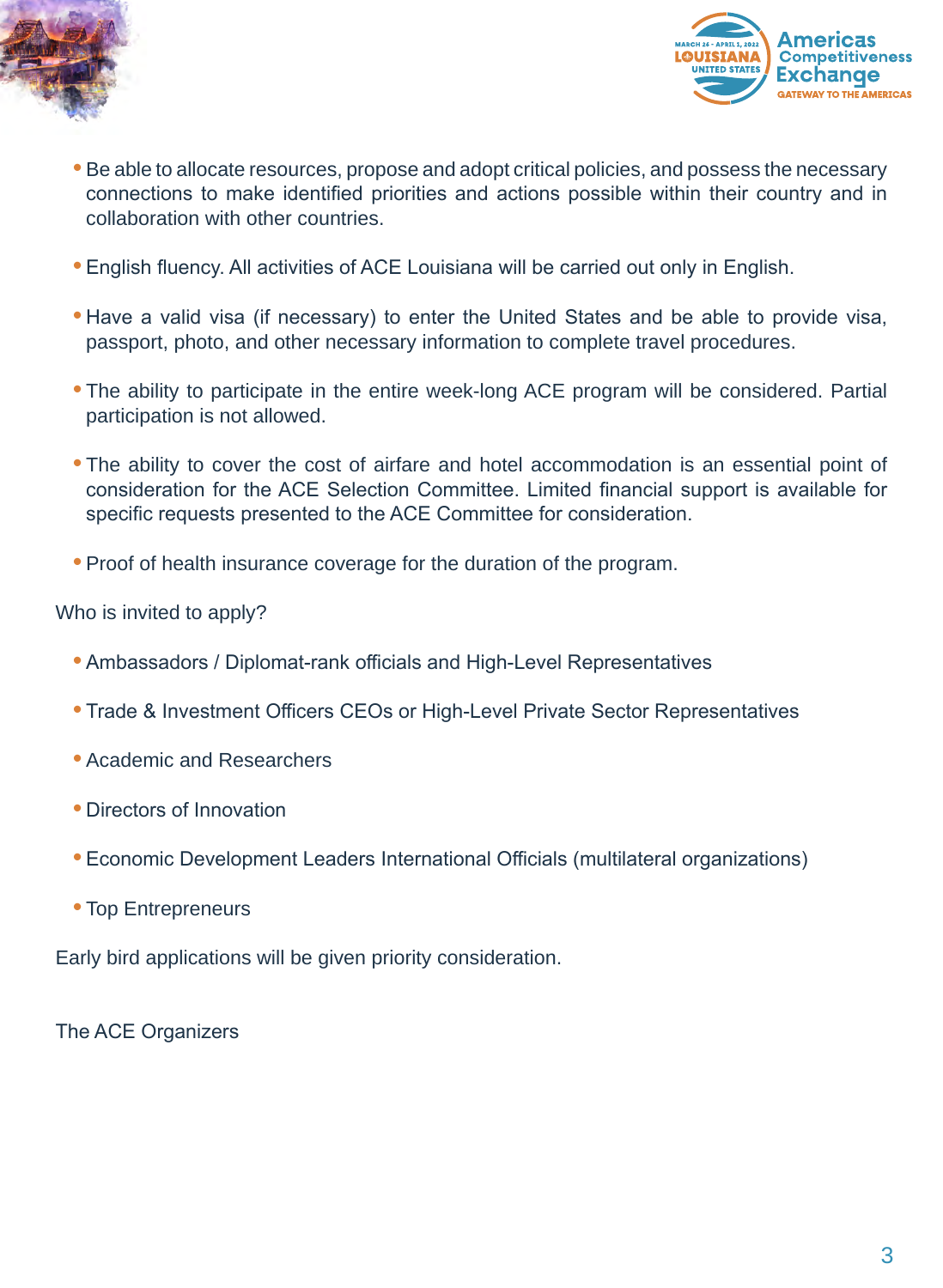



# *TABLE OF CONTENT*

*// 01* THE AMERICAS COMPETITIVENESS EXCHANGE (ACE)

*// 02* THE ACE IN LOUISIANA

*// 03* PROFILE OF PARTICIPANTS AND REQUIREMENTS

*// 04* LOGISTICS AND ESTIMATED BUDGET

*// 05* VISA INFORMATION

*// 06* SELECTION PROCESS AND CRITERIA

*// 07* WEBSITE AND SOCIAL MEDIA INFORMATION

*// 08* CONTACT INFORMATION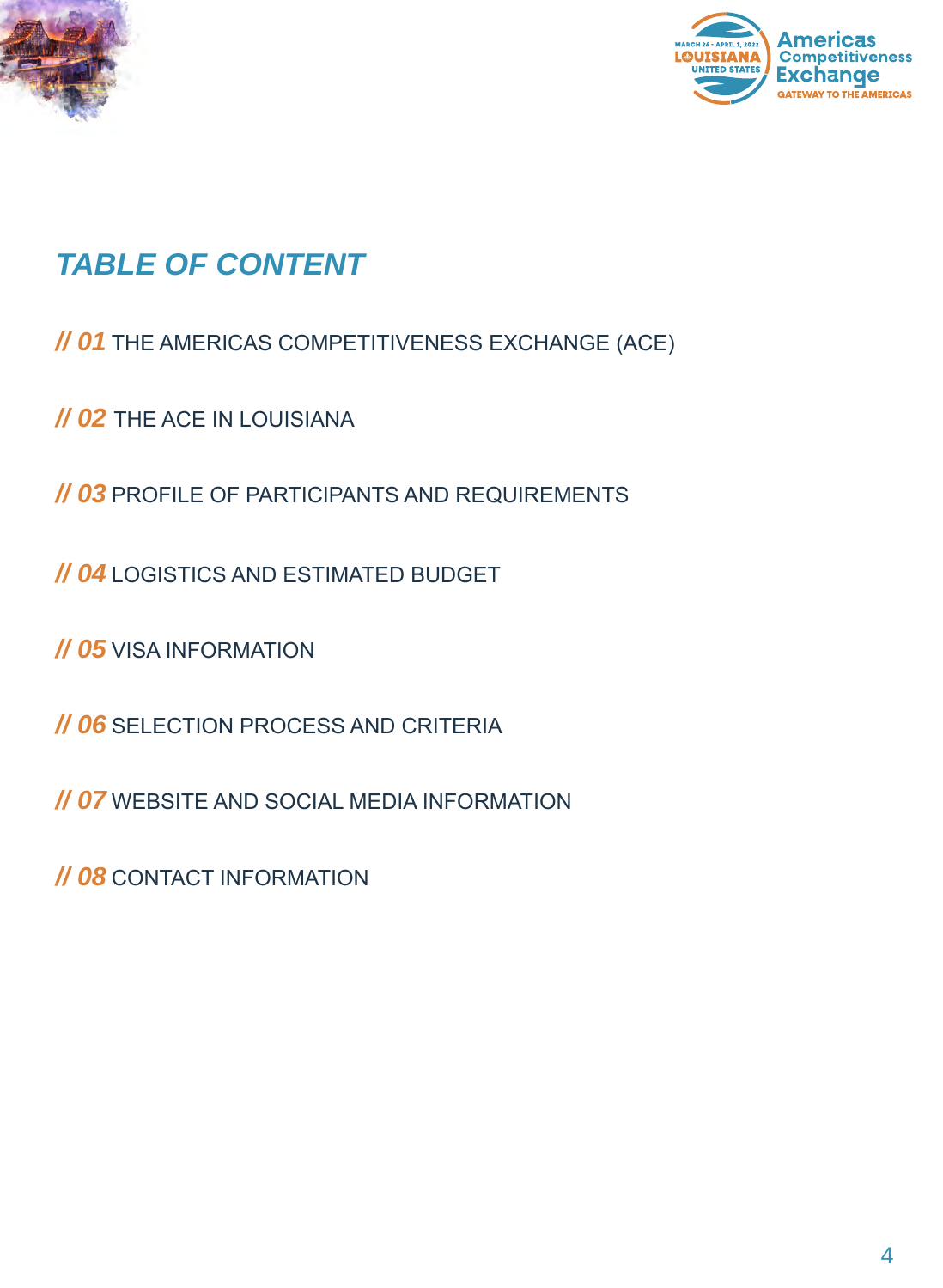



# **APPLICATION 1. THE AMERICAS COMPETITIVENESS** EXCHANGE (ACE) *#ACXchange*

The Americas Competitiveness Exchange (ACE) brings together up to 50 senior-level government, business, policy, and economic decision-makers from across the Americas and beyond to experience first-hand the diverse range of projects, strategic investments, publicprivate partnerships, and best practices from a particular region's economic, innovation and entrepreneurship ecosystem.

These top global leaders are selected to participate in the week-long program to visit and engage with innovation hubs, advanced technology centers, leading firms, educational and research institutions; explore local, regional, urban, and rural economic development models; share experiences and knowledge; build networks to enhance competitiveness in the Americas; promote sustainable and inclusive economic development; and increase trade and investment opportunities.

During the ACE, participants will travel on two charter buses through over 30 innovation hubs, research centers, top companies, and leading academic institutions. Each ACE visit offers a unique opportunity to explore local and regional economic development models, share experiences and knowledge, and build networks among the local and visiting stakeholders.

The immersive program includes hands-on demonstrations of next-generation technology, presentations, and interactive discussions, behind the scenes tours, and VIP networking events to create multidirectional collaboration channels designed for participants to explore mutually beneficial partnerships, investment opportunities, and the exchange of best practices

on innovation and entrepreneurship between the hosts and fellow ACE leaders.

The ACE has been held thirteen times throughout different regions since 2014, including in the United States. one in Canada, three in Latin America (Mexico, Argentina, and Chile), and one Special Edition hosted jointly by Germany and Israel.

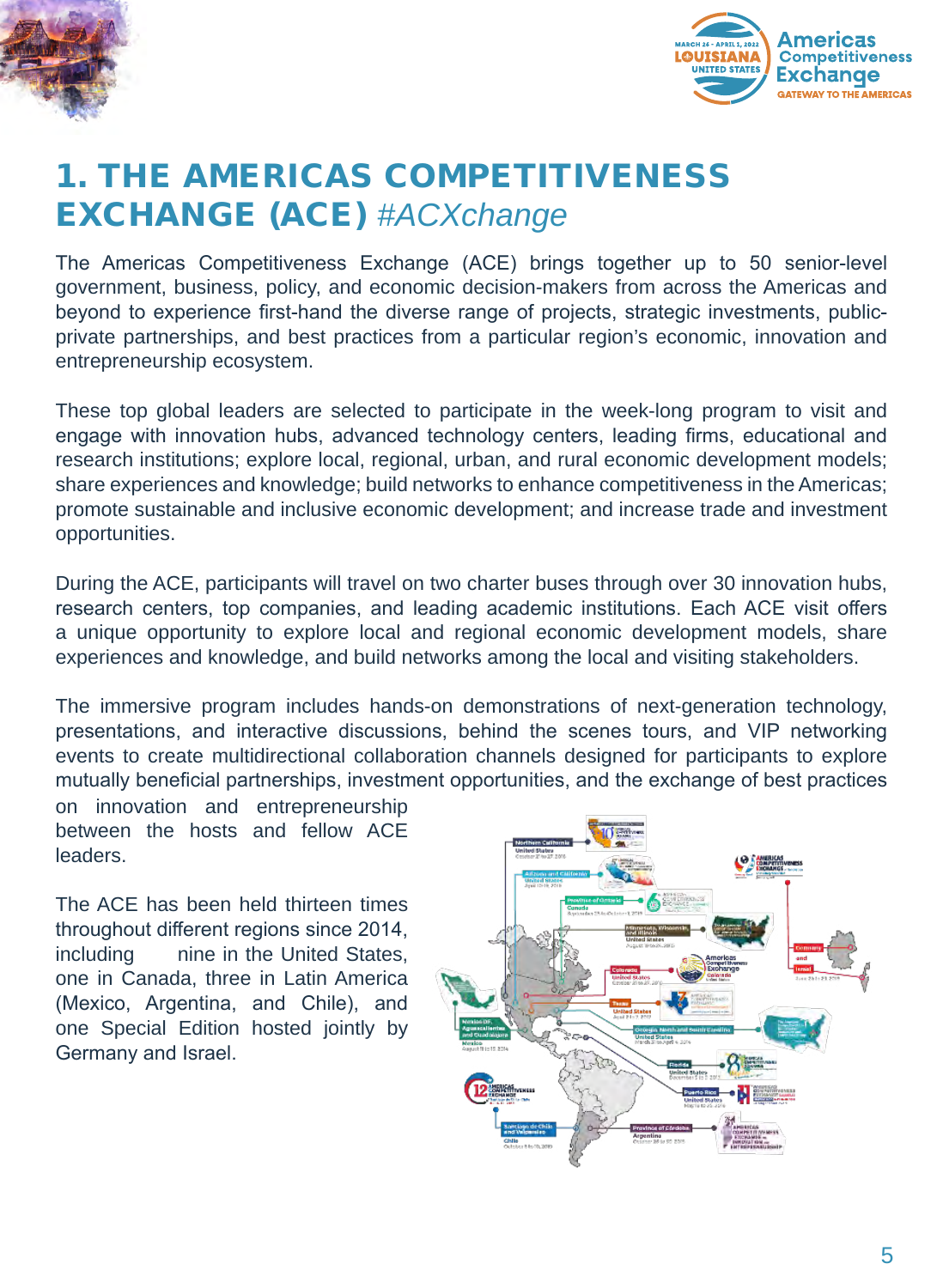



## The ACE is Leading Change!

More than 10,000 authorities/officials and experts have engaged in the ACE since its inception in 2014, including the globally selected, high-level delegates who have participated and benefited from it.

The program has resulted in more than 2,000 collaboration opportunities, strategic alliances, and new projects. Global impact programs that have emerged as a result of the ACE program include the following.

Some featured results are available at the following [link](http://riacevents.org/ACE/?page_id=4056)

# 2. THE ACE in Louisiana

The upcoming ACE program will take place from November 6-12, 2021, in the City and County of New Orleans, Lafayette and South Louisiana, and Baton Rouge in Louisiana.

ACE Louisiana will focus on the following industries:

## Life Sciences

From breakthrough diabetes treatments to innovative genome sequencing, Louisiana's cuttingedge life sciences sector is impacting lives across the globe and strengthening the economy at home. Additional information is available here.

### Water Management

Louisiana has become a water management hub with world-class think tanks, laboratories, and research leveraging its proximity to the Mississippi River and the Gulf of Mexico. Additional information is available [here.](https://www.opportunitylouisiana.com/key-industries/water-management)

### **Agribusiness**

Louisiana is a booming center for agricultural and food processing growth and innovation especially for business. Its rich agricultural history, when joined with higher education, ensures companies access to a highly skilled labor pool. Additional information is available [here](https://www.opportunitylouisiana.com/key-industries/agribusiness).

### **Transportation**

Louisiana's strategic location combined with a superior transportation infrastructure, provides companies access to nearby major markets. Louisiana is home to six railroads, six interstate highways, six deepwater ports, and seven primary airports. Additional information is available [here](https://louisianasiteselection.com/led).

Other themes and sectors include:

- Business Creation and Development
- Economic Planning and Stability
- Strategic investments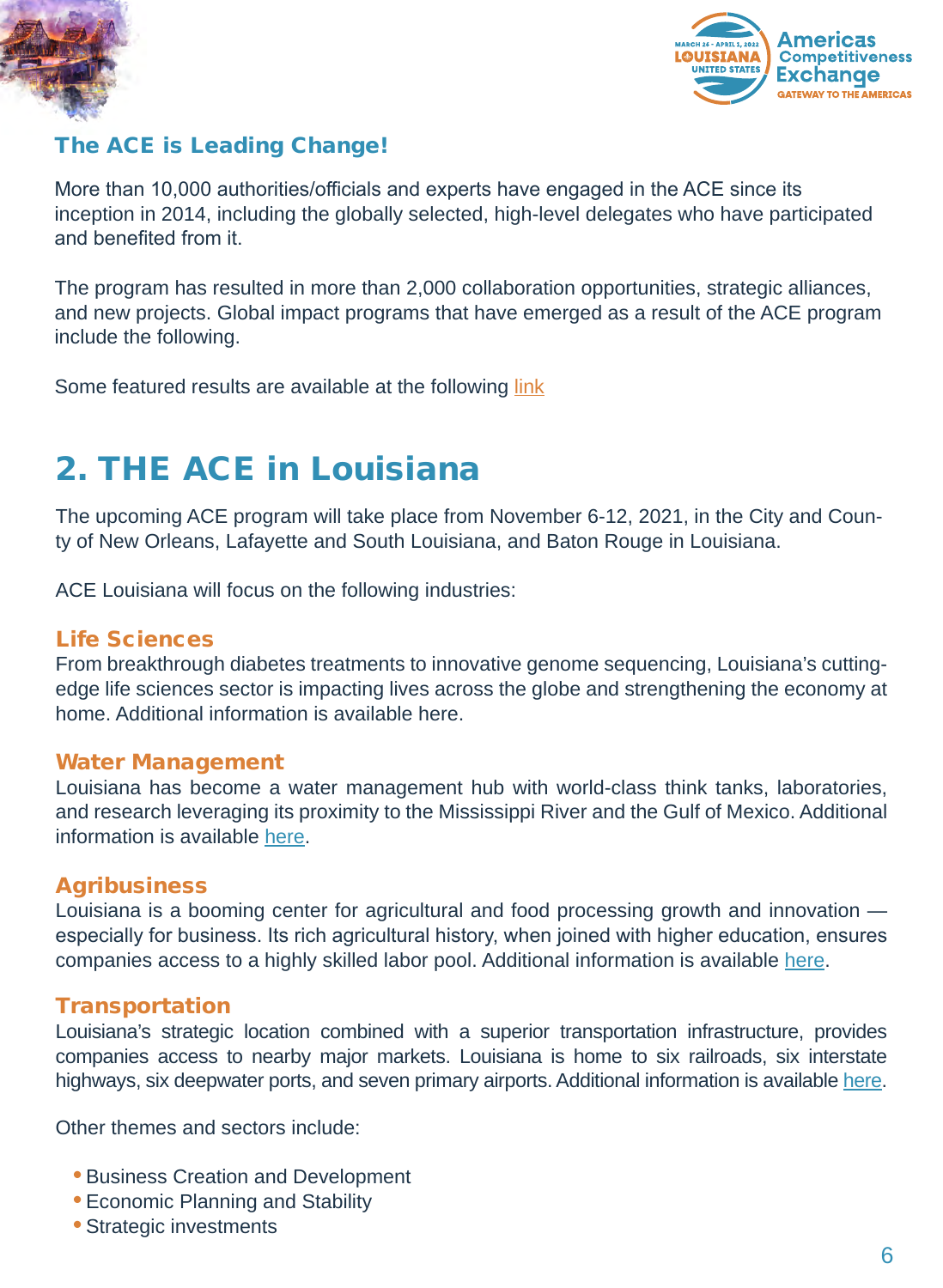

## The Louisiana Edge

Since its birth, the State of Louisiana has been home of innovators, decision-makers, and<br>adventurers from across the globe. Louisianans also mean business and take pride in working adventurers from across the globe. Louisianans also mean business and take pride in working as hard as they play, no matter what's thrown their way. Despite several natural and climate disasters hitting the region, Louisianans continue to maintain their resolve and push forward to create novel solutions towards a brighter future for all. That's why participants will find Louisianans driving innovation within advanced manufacturing, port logistics, biosciences, water-management, energy and other increasingly valuable sectors. Additionally, the fact that Louisiana remains a global leader in exports by volume, as well as the only state in the U.S. where all six railroads have direct access to major ports, demonstrates their resiliency and status as one of the most attractive places to do business.

ACE participants will swiftly realize that partnering with Southern Louisiana will open the door for extraordinary economic opportunities. Participants will have unique opportunities to experience Louisiana's lifestyle and business climate first-hand, and engage with the state's versatile workforce, entrepreneurial ecosystem, innovative leaders, world-class research and development facilities, cultural institutions, tourist pipelines, and more.

Louisiana's economy and dynamic institutions of higher edition are matched by diverse urban, suburban, and rural communities. The state has important natural resources that help fuel a wide range of industries, as well as one of the most resilient workforce in the nation. Louisiana is home to some of the world's finest chefs, musicians, and athletes who are able to thrive in the region's unique cultural landscape. The state's unique history, lifestyle, business-friendly climate, strategic location, and un-matched low cost of living provide a quality of life like none other – what is called the Louisiana Edge.

## Louisiana Culture

Whether you are seeking to set up your home or business, you will certainly find warmth, wonder, and a wholehearted welcome in Southern Louisiana. There's also a good chance you'll run tino one of the 400+ festivals that take place here each year – one of the many reasons why Louisiana is one of the happiest states in the U.S. according to Harvard University and Vancouver School of Economics researchers. Due to its unique geography and history, Louisiana is home to an incomparable variety of customs, dialects, and traditions. The consequent varieties of cultural heritage run like bright threads through many facets of the social, political, industrial, and artistic life of the state. A diverse and unique combination of music, food, clothing, religions, languages, architecture, art, literature, games, and sports create the colorful culture of Louisiana. The state has a large Cajun and Creole communities that greatly influence the food, language, and music. The state is laid back and unpretentious, with deep cultural roots that are protected and maintained with incredible fervor, especially on display in New Orleans.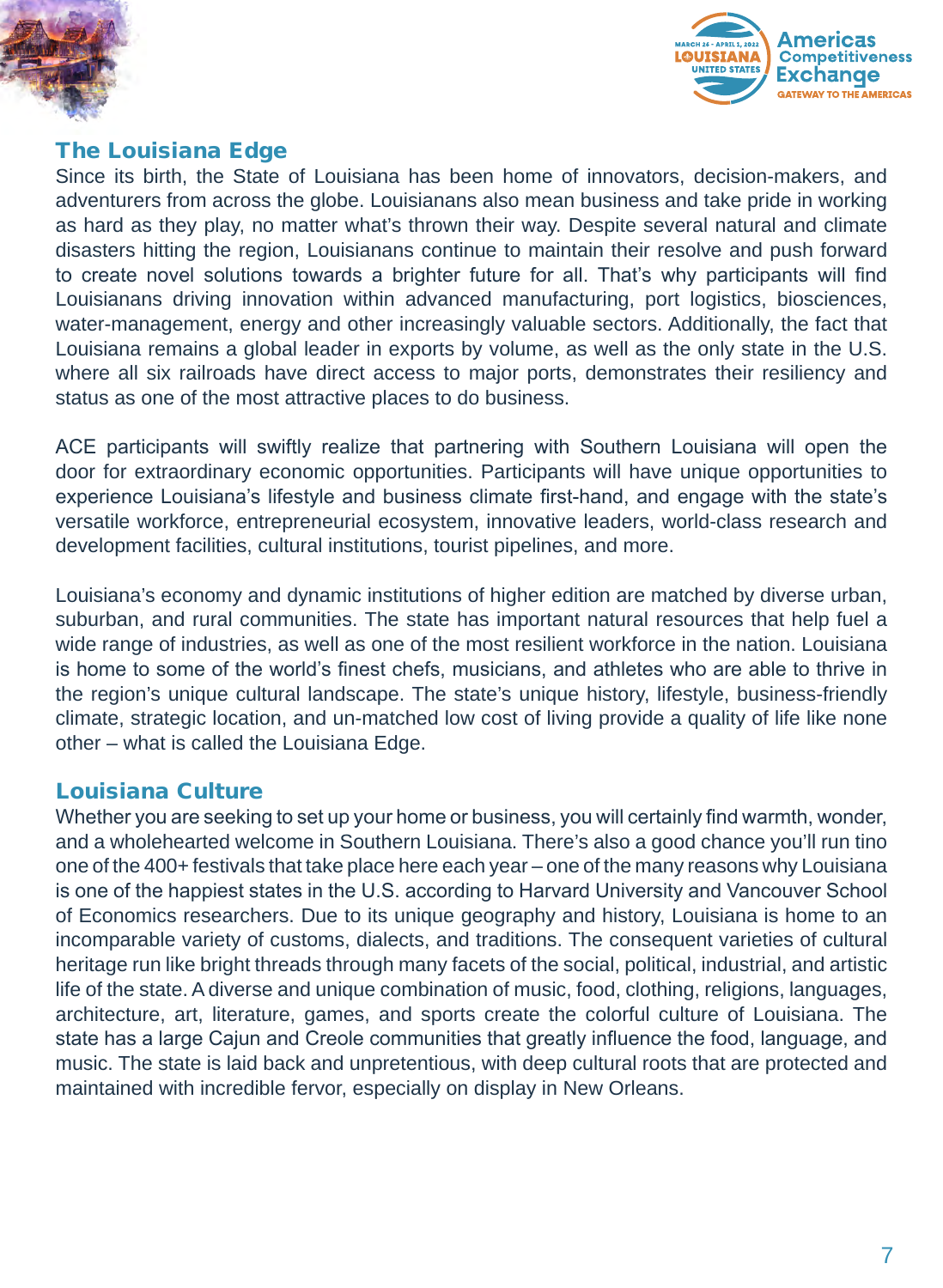



## The ACE general objectives are the following:

- **Freebing** • Promoting long-term multilateral commercial, trade, and investment partnerships;
- Identifying and sharing best practices in economic development, including public-private partnerships, building local assets that grow businesses, cluster development, promoting entrepreneurship, and coordinating regional economic development strategies;
- Stimulating capital investment and job creation in the region;
- Fostering an environment for innovative companies to startup and expand;
- Bringing together universities, industries, and governments to solve complex, multi-sectoral challenges that business could not address on their own;
- Facilitating commerce and trade;
- Promoting economic resiliency; and,
- Enhancing opportunities for underrepresented populations

### Some of the specific objectives of ACE Louisiana are to:

- Showcase examples of best practices, practical innovation and entrepreneurship-related initiatives in Louisiana's economic, innovation and entrepreneurship ecosystem;
- Familiarize participants with the business-friendly environment in Louisiana to stimulate more significant multilateral trade and strategic investment opportunities;
- Actively promote collaborative relationships with and among participants to forge new partnerships and create new projects or joint-initiatives;
- Promote academic exchange, peer-to-peer learning, joint research, and public-private partnerships in Louisiana;

# THE ACE PRELIMINARY AGENDA

During the six-day program, ACE participant will engage with the vibrant entrepreneurial ecosystem and variety of thriving industry clusters within the Greater New Orleans region – ranked #1 in Forbes' 'America's Biggest Brain Magnets" and described by KPMG in the "Guide to International Business Location Costs" as the most economical city. Participants will also explore any array of foreign trade zones, global business hubs, and unique cultural sites located throughout the Baton Rouge, Acadiana, and Lafayette regions. Their communities and their partners are primed for international collaboration, with access to newly developed international airports, expansive domestic and international port networks, highly ranked workforce development programs, and cutting-edge research facilities. The spirit of resiliency and innovation found in the region has propelled Louisiana to rise as a global competitor across a variety of sectors.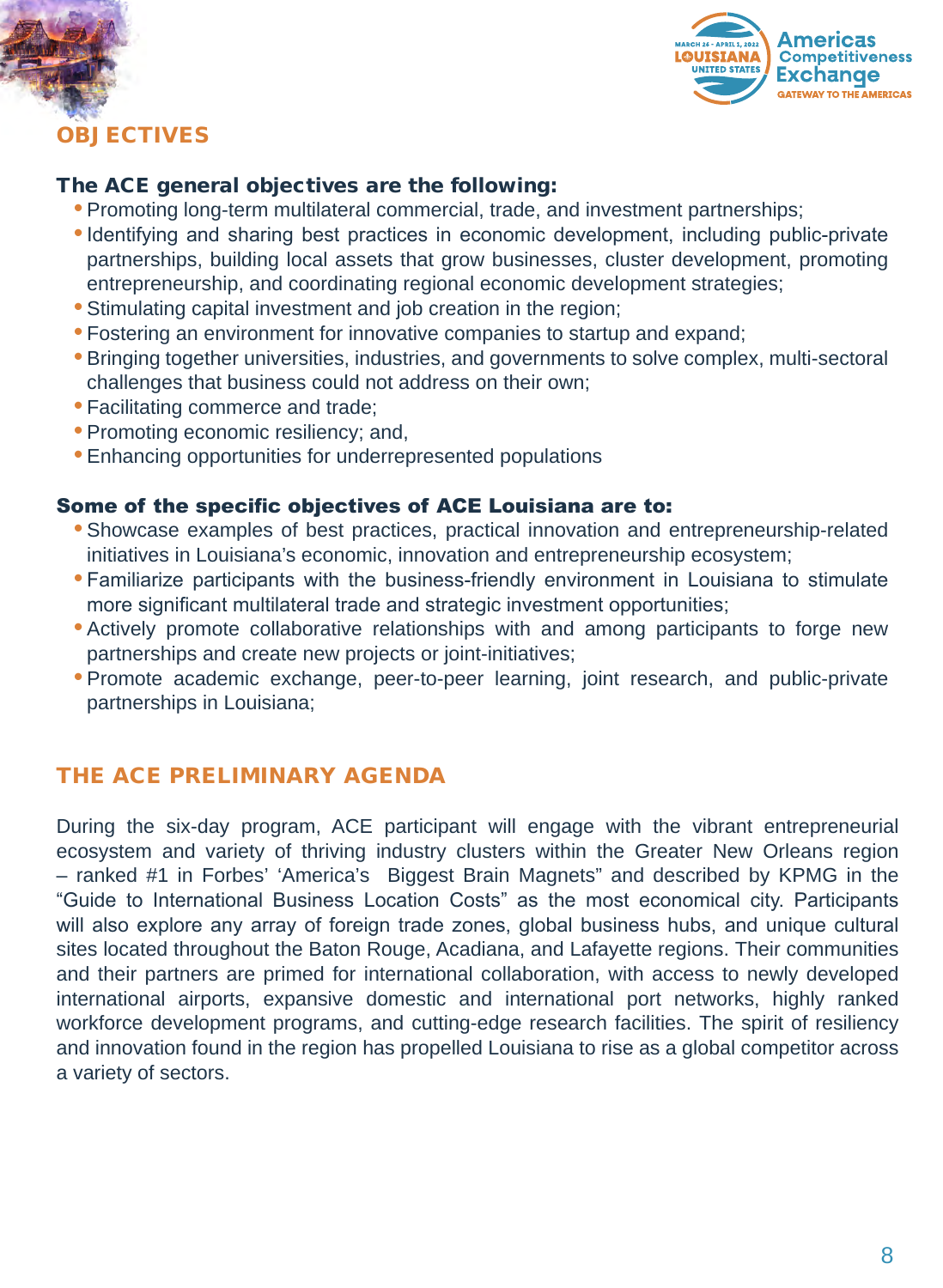



# 3. PROFILE OF PARTICIPANTS & REQUIREMENTS

## WHO IS INVITED TO APPLY?

This high-level program invites critical decision-makers who drive inclusive economic development in their countries, institutions, and communities including Ministers/Vice Ministers or equivalent; Ambassadors and other diplomat-rank officials, Presidents and Vice Presidents of Chambers of Commerce Chief Executive Officers; Trade and Investment Officers; CEOs or High-level private sector representatives; Mayors or senior leaders from cities or provinces; Chancellors, Presidents, and Vice Presidents of colleges and universities; Presidents of Competitiveness and Innovation Councils; Directors of Innovation; Economic Development Leaders; International Officials; and top entrepreneurs.

## The ACE program strives to obtain diverse representation from the public, private, and academic sectors and aims for geographical, sectoral, and gender balance amongst its participants, when possible.

## WHAT ARE THE PARTICIPANT REQUIREMENTS?

- Have a professional and academic background that facilitates inter- and intra-country based development such as foreign direct investment, trade, exports, supply chain linkages, shared technology, etc.
- Be able to allocate resources, propose and adopt critical policies, and possess the necessary connections to make identified priorities and actions possible within their country and in collaboration with other countries.
- English fluency. All activities of theACE Louisiana will be carried out only in English.
- Have a valid visa (if necessary) to enter the United States and be able to provide visa, passport, photo, and other necessary information to complete travel procedures.
- Ability to participate in the entire six-day program. Partial participation will not be allowed.
- The ability to cover the cost of airfare and hotel accommodation will be an essential point of consideration for the ACE Selection Committee.
- Have health insurance coverage for the duration of the program
- Being fully vaccinated by March 26, 2022, and ability to provide proof of vaccination before the start of the program

Once your application is received, the ACE Committee reserves the right to reach out to the applicant to clarify information for the application processes.

Former participants are welcome to join the ACE in Louisiana. They would need to demonstrate concrete results of their participation and have responded to the mid-year consultation.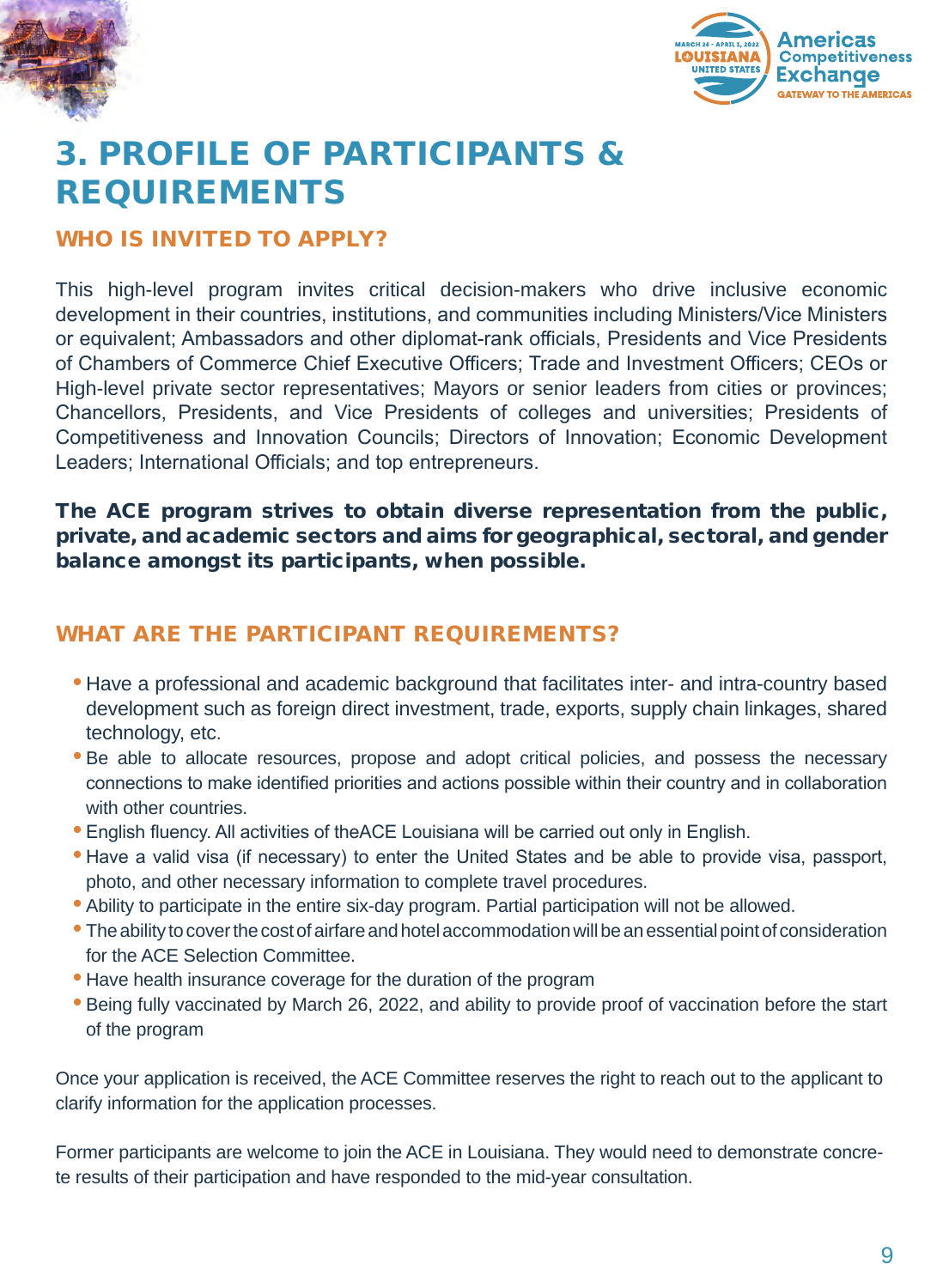

## APPLICATION **4. LOGISTICS & ESTIMATED BUDGET**

## REGISTRATION

The Organizing Committee offers the ACE program to the participating countries with no registration or participation fee.

If chosen, candidates will have a maximum of two weeks to confirm their participation by signing the official Commitment to Attend form. Proof of airfare tickets and reservations at the ACE selected hotels will need to be submitted no later than three weeks after receiving the acceptance letter.

Those who do not confirm and provide the requested documentation promptly could lose their spot on the program.

# COVID-19 MITIGATION PROTOCOLS

Kindly note that due to COVID-19, the Delta, and Omicron string's challenges worldwide, these items will be required for all those who are selected to participate and will be adjusted as circumstances evolve:

- Sites will be tiered based on risk and many have been adjusted for additional airflow, distancing, etc.
- All participants will be fully vaccinated by March 26 and provide proof of vaccination before the start of the program.
- Three step testing protocol for participants: required and free COVID-19 tests will be administered before the start and at the end of the program
- Daily health screening consultations will be conducted and required for all participants to complete before the first event of the program.
- The use of masks over the nose and mouth will be mandatory indoors and highly encouraged outdoors for selected participants, organizers, hosts, and speakers except when actively eating or drinking for the general group or addressing the group for speakers and organizers.
- The ACE Committee will provide all selected participants with standardized personal protective equipment (PPE), including N95 masks and hand sanitizers.
- Before attending the ACE event, participants will be asked to read and sign a standard Acknowledgment of Risk form.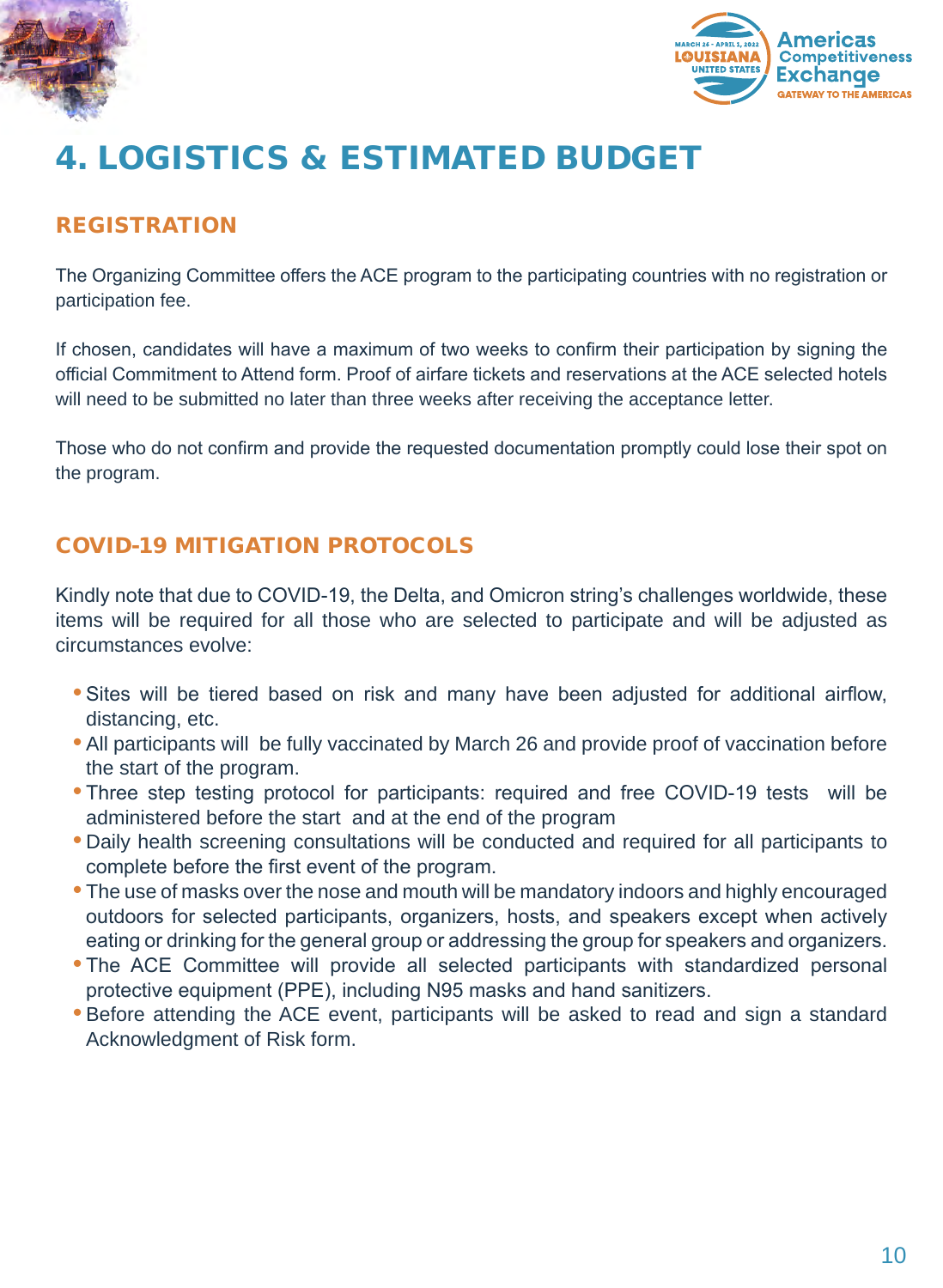



# ESTIMATED BUDGET

# **The Program Organizers will provide the following to selected participants** at no cost:

- Local transportation throughout the program from site to site and city to city by bus;
- VIP access to sites and experts;
- Most meals; and
- Preferential rates at the ACE selected hotel.
- Access, advisory support, and facilitators from the U.S. Government and Organization of American States.

## Selected participants will be responsible for:

- Booking and paying for their airfare;
- Booking and covering the cost of their hotel accommodations for the duration of the program in the ACE selected hotels;
- Arranging their transportation airport-hotel-airport; and
- Covering the remaining cost of meals outside of the program and other miscellaneous items.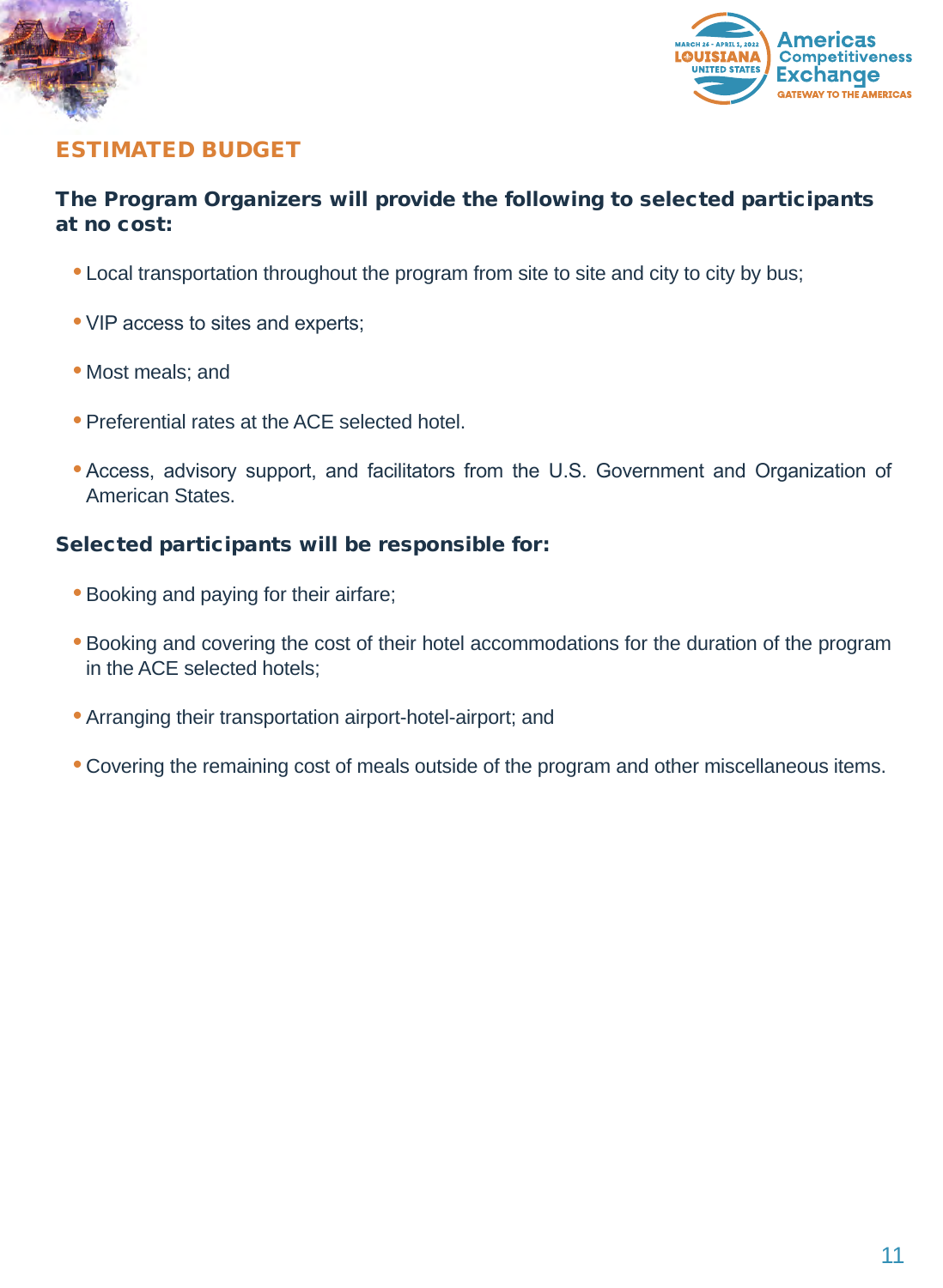



# 5. VISA

Information about Visa requirements can be found at the following link: <https://travel.state.gov/content/visas/en/visit.html>

Please note that the ACE organizers are unable to facilitate visa issuance.

# 6. SELECTION PROCESS & CRITERIA

The selection process will take place as follows:

| <b>OPEN CALL FOR APPLICATIONS</b>                                        | <b>Tuesday, December 7, 2021</b> |
|--------------------------------------------------------------------------|----------------------------------|
| <b>I DEADLINE TO APPLY</b>                                               | <b>February 25, 2022</b>         |
| <b>IACCEPTANCE LETTERS WILL BE SENT TO</b><br><b>ACCEPTED CANDIDATES</b> | <b>Rolling basis</b>             |

### Important notice:

Official letters will only be sent to accepted participants.

The RIAC/ACE Coordinating Committee shall consider the following criteria for selecting the maximum of 50 participants, in no particular order:

- Diplomatic Rank/Diplomatic protocol
- Public, private, and academic sector senior leadership
- Prior ACE hosts and participants who have shown ACE-related results, including in Americas Competitiveness Forum (ACF) and the Group of Experts on Subnational Competitiveness (GTECS)
- Diversity: geographical, sectoral, and gender balance
- Capacity to cover the cost of their participation
- Ability to create long-term economic connections
- Top entrepreneurs and innovators
- Economic development system representatives

Kindly note that if a candidate is accepted into the program and he/she is unable to attend, the selected candidate cannot independently select an alternative candidate. The nomination is NOT transferable.